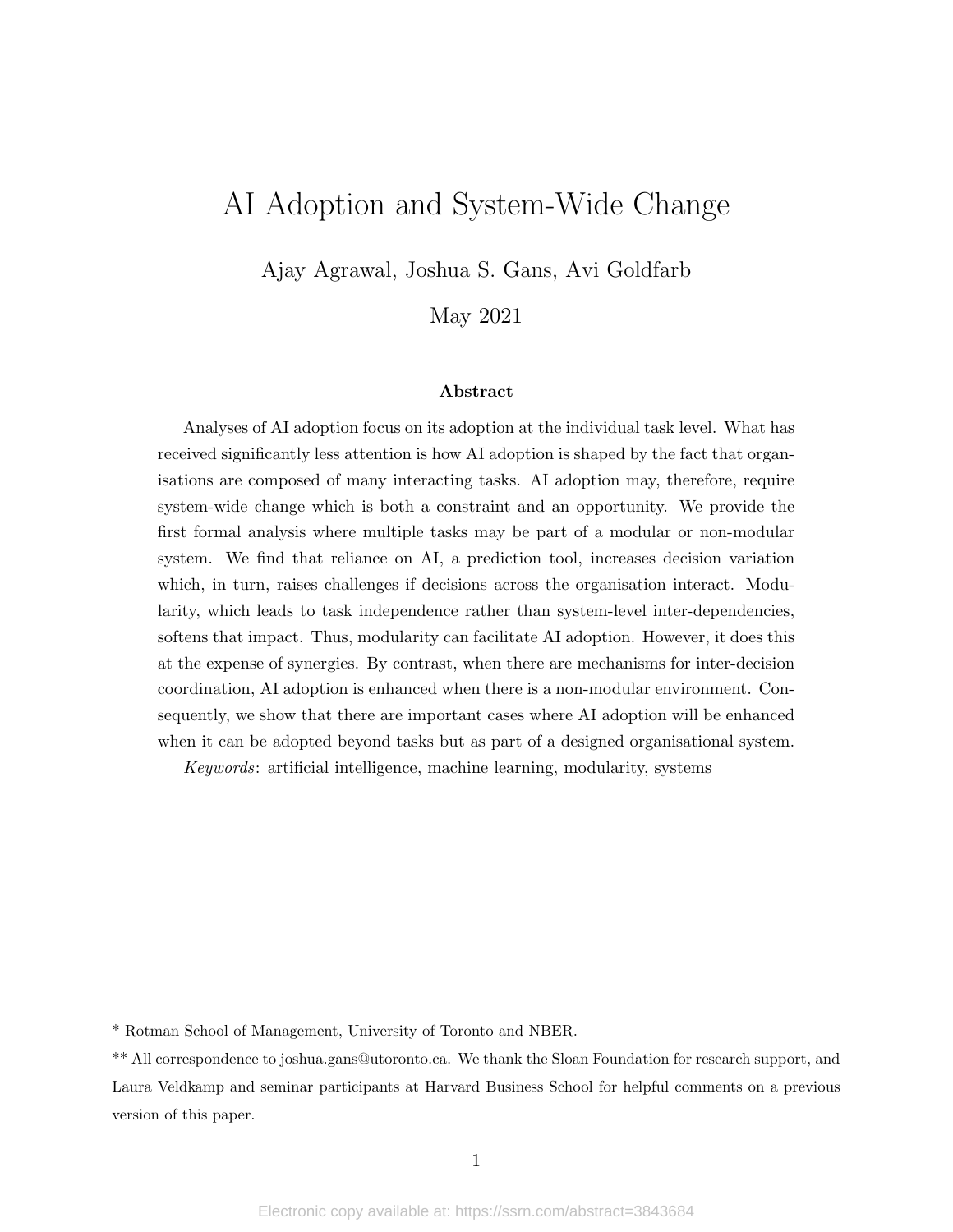### 1 Introduction

Over the past decade, artificial intelligence (AI) has emerged as a potential general purpose technology [\(Cockburn et al.](#page-18-0) [\(2019\)](#page-18-0)). Spurred on by advances in machine learning, the cost of prediction across various domains has started to fall at an accelerating pace [\(Agrawal et al.](#page-17-0) [\(2018a\)](#page-17-0)). This raises interesting questions of where AI will be adopted and also its potential disruptive impact on employment and businesses [\(Gans and Leigh](#page-18-1) [\(2019\)](#page-18-1), [Frey and Osborne](#page-18-2) [\(2017\)](#page-18-2), [Brynjolfsson and McAfee](#page-17-1) [\(2017\)](#page-17-1)).

To date, our conception of AI adoption has mainly operated at the level of a task or decision (e.g., [Frank et al.](#page-18-3) [\(2019\)](#page-18-3); [Acemoglu and Restrepo](#page-17-2) [\(2018\)](#page-17-2)). To forecast the potential impact of AI on employment, for example, there have been numerous exercises designed to identify jobs at risk from AI, the tasks that comprise jobs that are at risk, and the more general impact of automation on the workplace [\(Webb](#page-18-4) [\(2020\)](#page-18-4); [Brynjolfsson and Mitchell](#page-17-3) [\(2017\)](#page-17-3); [Brynjolfsson et al.](#page-17-4) [\(2018\)](#page-17-4); [Felten et al.](#page-18-5) [\(2018\)](#page-18-5)). That said, some have questioned whether this task-level focus is appropriate. [Bresnahan](#page-17-5) [\(2020\)](#page-17-5) argues that AI is an information technology and traditionally such technologies have required organisational redesign to be fully adopted. This is readily apparent in patterns of adoption of earlier generations of IT [\(Bresnahan and Greenstein](#page-17-6) [\(1996\)](#page-17-6); [Bresnahan et al.](#page-17-7) [\(2002\)](#page-17-7); [Aral et al.](#page-17-8) [\(2012\)](#page-17-8); [Dranove](#page-18-6) [et al.](#page-18-6) [\(2014\)](#page-18-6)).

[Bresnahan](#page-17-5) [\(2020\)](#page-17-5) challenges the idea that AI adoption can be analysed at the task level independent of the organisational context the task lies in. Bresnahan identifies the degree of modularity in the organisation as a predictor of AI adoption. When an organisation is non-modular, changing the nature of decision-making in one part – as would arise with AI adoption – can require changes in decision-making and practices elsewhere. The need for adjustment throughout a non-modular organisation can, he argues, cause a barrier to the adoption of AI. Instead, Bresnahan forecasts that AI will be primarily adopted in existing modular organisations and might only be adopted in other organisations should those organisations be redesigned to be modular.

We build a model of the role of modularity in AI adoption. We consider a firm where value arises from the outcomes of two decisions (akin to tasks). Modularity is the degree to which the firm receives a payoff from one decision even if the two decisions are not properly aligned. In the baseline model, the decision-makers do not know the external state and hence do not know the correct action. Therefore, they select the action with the highest likelihood of being correct. There is no reason for the decision-makers to communicate, irrespective of the degree of modularity. They both do the same action at all times and are often, but not always, correct.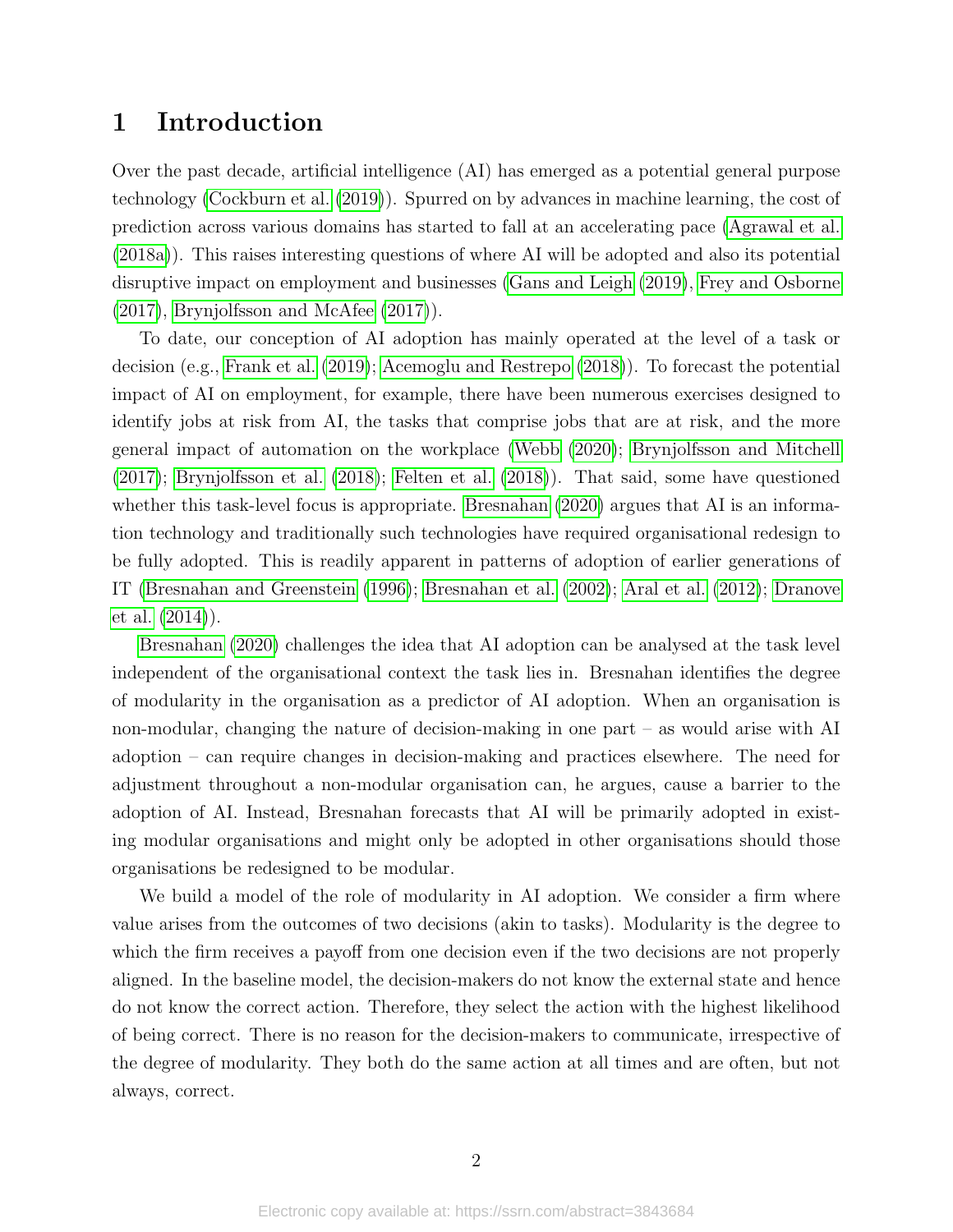AI helps decision-making by providing information on the correct choice for one of the decisions. In this respect, AI adoption itself occurs with respect to a single task. With the AI, there can be a benefit to deviating from the focal action. However, if the organisational structure is unchanged with no improvements to intra-organisational communication, we find that AI adoption is more valuable in modular organisations. This result is consistent with Bresnahan's intuition: It is easier to adopt AI in modular organisations because modularity means less need to coordinate. One decision-maker can respond to incoming information without affecting the outcomes for the other decision-maker.

We next consider communication as a type of organisational change.<sup>[1](#page-2-0)</sup> With communication, AI is especially valuable to non-modular organisations that can take advantage of the ability to get the first decision right (because of the AI) and then coordinate the second decision. With communication, AI will benefit non-modular organizations and these organisations will benefit even more than modular organisations, with or without communication.

We see this framework as informing when to focus on AI adoption with a task versus a systems lens. It is appropriate to focus on AI adoption at the task level when examining modular organisations that do not change. In contrast, a systems focus is appropriate when the organisation can change how it operates, for example by facilitating communication and hence coordination. In this case, AI adoption cannot be analysed without considering the potential for systems-level change to enable non-modular organisations to succeed.

Throughout, we provide examples from the retail industry, emphasizing how AI is already enabling modular organisations and how, with better communication, it could also enable non-modular organisations.

### 2 Model Set-Up

The model here is inspired by [Van den Steen](#page-18-7) [\(2017\)](#page-18-7), although it addresses a distinct re-search question.<sup>[2](#page-2-1)</sup> Suppose that an organisation's return,  $R$ , depends on the outcomes of two decisions,  $\{D_1, D_2\}$ , indexed by k<sup>[3](#page-2-2)</sup> Each decision results in the choice of an action,  $a_k \in A_k$ ,

<span id="page-2-0"></span><sup>1</sup>One interpretation of investment in communication within an organisation is that this is a co-invention that enables AI; see [Bresnahan and Greenstein](#page-17-6) [\(1996\)](#page-17-6); [Bresnahan et al.](#page-17-7) [\(2002\)](#page-17-7); [Aral et al.](#page-17-8) [\(2012\)](#page-17-8); and [Dranove et al.](#page-18-6) [\(2014\)](#page-18-6).

<span id="page-2-1"></span><sup>2</sup>[Van den Steen](#page-18-7) [\(2017\)](#page-18-7) examines the role of strategic leadership in coordinating actions within an organisation and seeks to identify the set of decisions that a leader will focus on. The present paper does not examine such strategy at all and instead focuses upon a question of technology adoption and the organisational developments that may complement it. Thus, the model here is more specific in some dimensions and more general in others than Van den Steen's.

<span id="page-2-2"></span><sup>3</sup>[Van den Steen](#page-18-7) [\(2017\)](#page-18-7) considers a model that can comprise more than two decisions. While that is possible for the model considered here, this dimension proves unnecessary for any qualitative conclusions drawn below and so we chose to focus on just two decisions.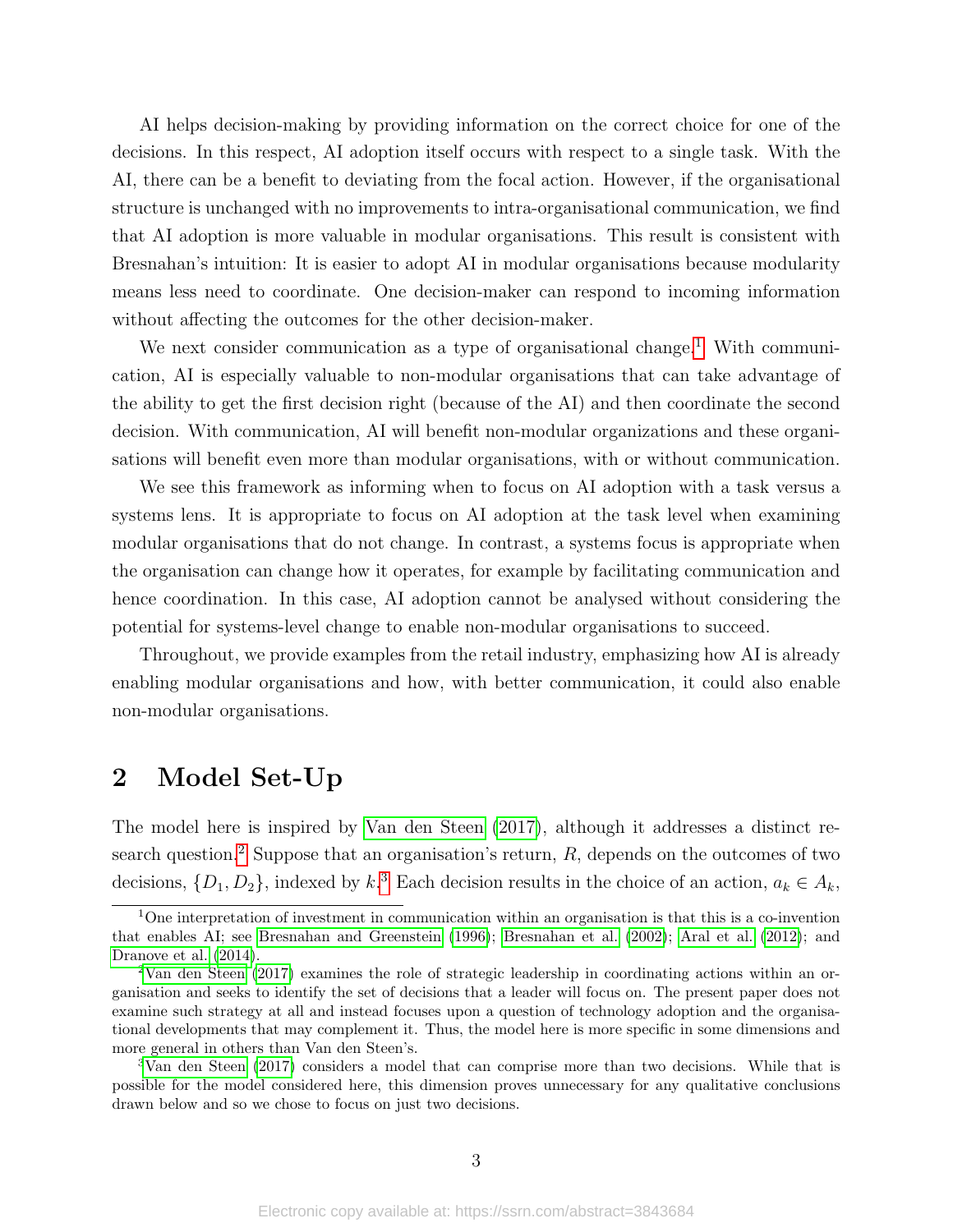a set with  $M_k$  elements.  $D_1$  is a *focal* decision whose "correctness" depends upon matching an action with an external state. A stand-alone correct  $D_1$  results in an increment to return of  $\alpha$  compared with an incorrect decision.  $D_2$  is a "supporting" decision that creates value when aligned with the focal decision. If two decisions,  $\{D_1, D_2\}$ , are correctly aligned, then this results in an incremental return of  $\gamma$  relative to the case where those decisions are incor-rectly aligned (see Figure [1\)](#page-4-0).<sup>[4](#page-3-0)</sup> Throughout, we consider the example of a retailer, in which the decisions are what to stock in inventory and what to recommend to the customer.

The "correctness" of a decision is modelled here in a reduced form way. We suppose that the correct stand-alone decision is associated with a state,  $T_1 \in A_1$ , knowledge of which reveals the correct decision. This state could be driven by an assessment of the external environment for a decision and/or an agent's judgment regarding the trade-offs and risks associated with particular actions. For instance, a retail manager may be considering a decision of how much to stock based on a prediction of future demand as well as the relative costs associated with errors in that forecast (inventory holding costs versus lost sales due to stock outs). Based on that prediction, at a given time, there is an assessment of the state and associated optimal action. If that state is correctly identified and the associated action taken, there is a boost to the organisation's return of  $\alpha$ . If not, there is no such boost.<sup>[5](#page-3-1)</sup>

We treat the correctness of the supporting decision similarly. We suppose that whether  $\{D_1, D_2\}$  are aligned is associated with a state  $T_{12} \in \{A_1, A_2\}$ . If  $\{a_1, a_2\} = T_{12}$ , then the decision is "correct" and it contributes  $\gamma$  to project return. Otherwise, there is no contribution. We assume that  $T_{12}$  is a bijection (i.e., a one-to-one correspondence) where for every  $a_1$  there exists an action  $a_2$  that creates alignment. Thus, so long as this relationship is known, there is an alignment incentive to choose the actions that selected that state for  $\{D_1, D_2\}$ . It is assumed that  $\alpha, \gamma > 0$ .

The stand-alone and alignment contributions,  $\alpha$  and  $\gamma$ , can be realised if  $D_1$  and  $D_2$ are chosen correctly. We assume that if *both*  $D_1$  and  $D_2$  are correct – that is,  $a_1 \in T_1$  and  ${a_1, a_2} \in T_{12}$  – a contribution of  $\beta > \alpha + \gamma$  can be generated. We will call  $\beta$  a synergistic contribution. As we will note shortly, this particular opportunity defines both the benefit of non-modular systems as well as driving the difficulty in managing non-modular systems.

<span id="page-3-0"></span><sup>&</sup>lt;sup>4</sup>In [Van den Steen](#page-18-7) [\(2017\)](#page-18-7), the alignment value can be different depending upon which decision-maker is doing the alignment. Here, however, we will assume that alignment is the responsibility of the agent who has authority over  $D_2$ . This is a special case of [Van den Steen](#page-18-7) [\(2017\)](#page-18-7) when the alignment value arising from  $D_1$  is very small or the agent responsible for  $D_1$  has no knowledge of the action chosen for  $D_2$  or knowledge of what the correct alignment action would be.

<span id="page-3-1"></span><sup>&</sup>lt;sup>5</sup>In many decisions, the "distance" from the optimal or correct decision matters. Here we abstract from those considerations, but it could be imagined that  $\alpha_k$  is a measure of the loss from deviating from the optimum, and a tolerance for errors would be reflected in a relatively low  $\alpha_k$ .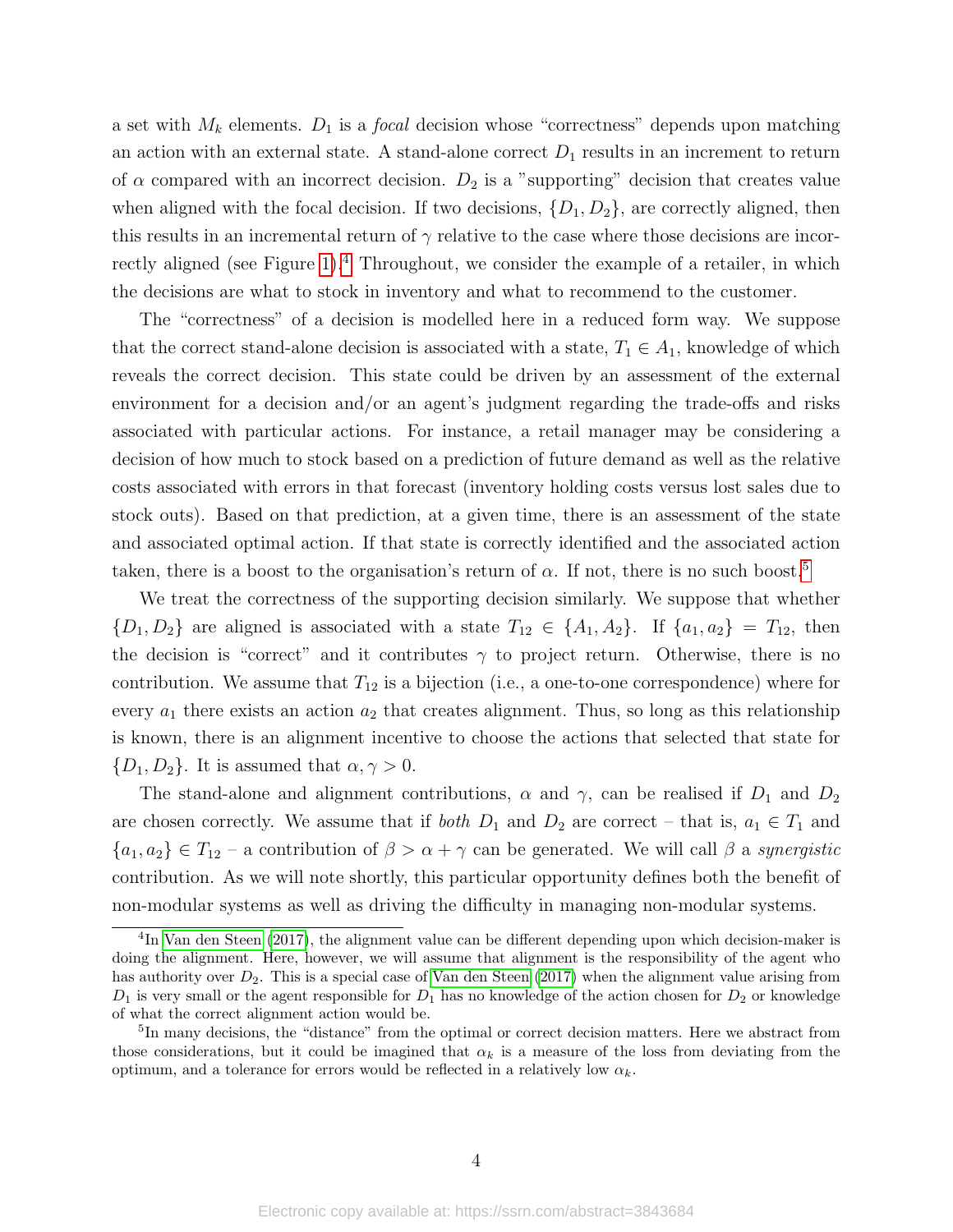#### <span id="page-4-0"></span>Figure 1: Decisions and Contributions



### 2.1 Modularity

What are the characteristics of an organisation that may impact on AI adoption? [Bresnahan](#page-17-5) [\(2020\)](#page-17-5) argues that a modular organisation will face fewer barriers to adopting AI than one that is not modular. Modularity does not have a commonly agreed upon definition [\(Campagnolo and Camuffo](#page-18-8) [\(2010\)](#page-18-8)). In the study of organisations, its origins are most associated with [Simon](#page-18-9) [\(1962\)](#page-18-9) and then developed by [Baldwin and Clark](#page-17-9) [\(2000\)](#page-17-9). In a modular system, actions taken in one component of the system do not impact on those taken in other components and vice versa. At an organisational level, modularity relates to how loosely different parts of the organisation are coupled together [\(Schilling](#page-18-10) [\(2000\)](#page-18-10)).

As a general matter, the main trade-off between a modular and a non-modular organisation is that the former is easier to manage than the latter; it does this by sacrificing certain opportunities for creating synergistic value. However, it is also the case that modularity makes it easier for decisions to create value by being aligned. In our case, an alignment contribution of  $\gamma$  captures this possibility, while the synergistic contribution of  $\beta$  captures the additional challenge of coordination when the focal decision may itself be varying. In this sense, the degree of modularity is a measure of the weight placed on achieving  $\alpha$  and  $\gamma$ rather than  $\beta$ .<sup>[6](#page-4-1)</sup>

We choose a particular functional form for the organization's return, R, that allows us to clearly capture these trade-offs. Specifically, we assume that:

$$
R = m(\alpha I_{a_1 = T_1} + \gamma I_{\{a_1, a_2\} = T_{12}}) + (1 - m)\beta I_{a_1 = T_1} I_{\{a_1, a_2\} = T_{12}}
$$

Here  $m \in [0, 1]$  is the *degree of modularity* in the organisation. Note that as m rises, more weight is placed on being able to realise value from  $D_1$  and  $D_2$  independently of the correctness or performance of other decisions. As [Baldwin and Clark](#page-17-9) [\(2000\)](#page-17-9) note, a modular organisation simplifies the level of interactions and communication needed to align different

<span id="page-4-1"></span><sup>&</sup>lt;sup>6</sup>In the appendix, we consider an amended model where agent 2 can choose whether to align with  $D_1$  or not. This allows us to consider modularity by act (rather than just modularity by design, which operates through  $m$ ). We show that all of the conclusions regarding modularity derived below carry through to this more expansive treatment of modularity.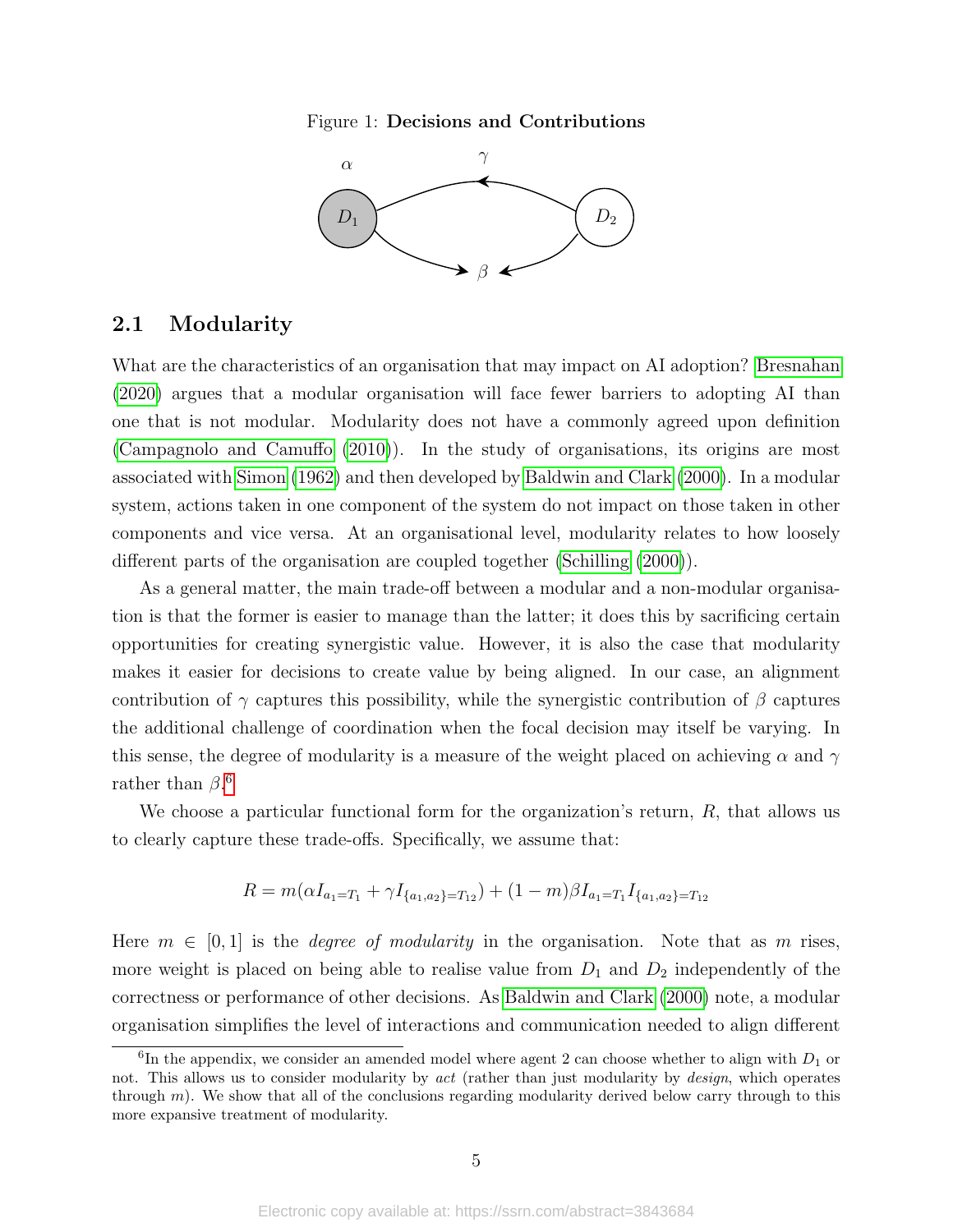components or reduce conflicts between them by being tolerant for errors made elsewhere. By contrast, absent these factors, decisions might be tightly coupled and overall performance becomes more sensitive to mistakes made in one area.[7](#page-5-0)

The definition of modularity here links organisational performance to the joint correctness of the decisions in the organisation. It is useful to interpret this in the context of an example. For instance, [Bresnahan](#page-17-5) [\(2020\)](#page-17-5) argued that Amazon had a modularised online store. In particular, if Amazon's recommendation engine changed how it recommended products to different customers, this "would not require changing other elements extensively because of the modularisation." He does not outline these other elements, but one could imagine elements such as what products to stock, how to distribute those products to customers, and so on. He attributes this to things that Amazon already put in place that allowed it to scale its operations. Note that this does not mean that other parts of Amazon's organisation do not have to be aligned with what it is recommending. Indeed, it makes little sense to recommend products to customers that Amazon does not stock. Thus, a stocking decision is arguably correct so long as what is being recommended is in stock. This enables Amazon to generate a contribution such as  $\gamma$ .

But what happens if Amazon recommends a product to a customer that isn't the best match for that customer? In this case, is there any value to having the recommended item in stock? Bresnahan argues that there is because the convenience benefits of Amazon means that a customer may well order a product that isn't its best match if it is in stock. Thus, α may not be realised (because the customer is not as satisfied as they might be) but  $\gamma$  is generated if the recommended item is in stock. Thus, how well  $D_1$  (the recommendation decision) performs does not impact, in Bresnahan's telling, the value that can be realised by an alignment decision  $(D_2)$ .

By contrast, what if consumers would not order a product unless it is their best match? In that situation, having the recommended item in stock is not enough to generate an order and some contribution to the organisation. Instead, it is important that the recommended item be the best match to generate an order and realise the value of having the item in stock. When the performance of  $D_1$  impacts on the performance of  $D_2$ , we say that the organisation is not modular. In effect, the operation of the online store cannot have high performance independently of the performance of the recommendation engine. Only when high performance happens jointly is the contribution (in this case,  $\beta$ ) realised. This happens, for example, for an online service such as StitchFix, which sends customers clothing items each month. If they were to send clothing items that the customer does not want and thus

<span id="page-5-0"></span><sup>&</sup>lt;sup>7</sup>The baseline structure in [Van den Steen](#page-18-7) [\(2017\)](#page-18-7) assumes that  $m = 1$  and does not consider situations where value requires *both* a decision to be correct and other decisions to be correctly aligned.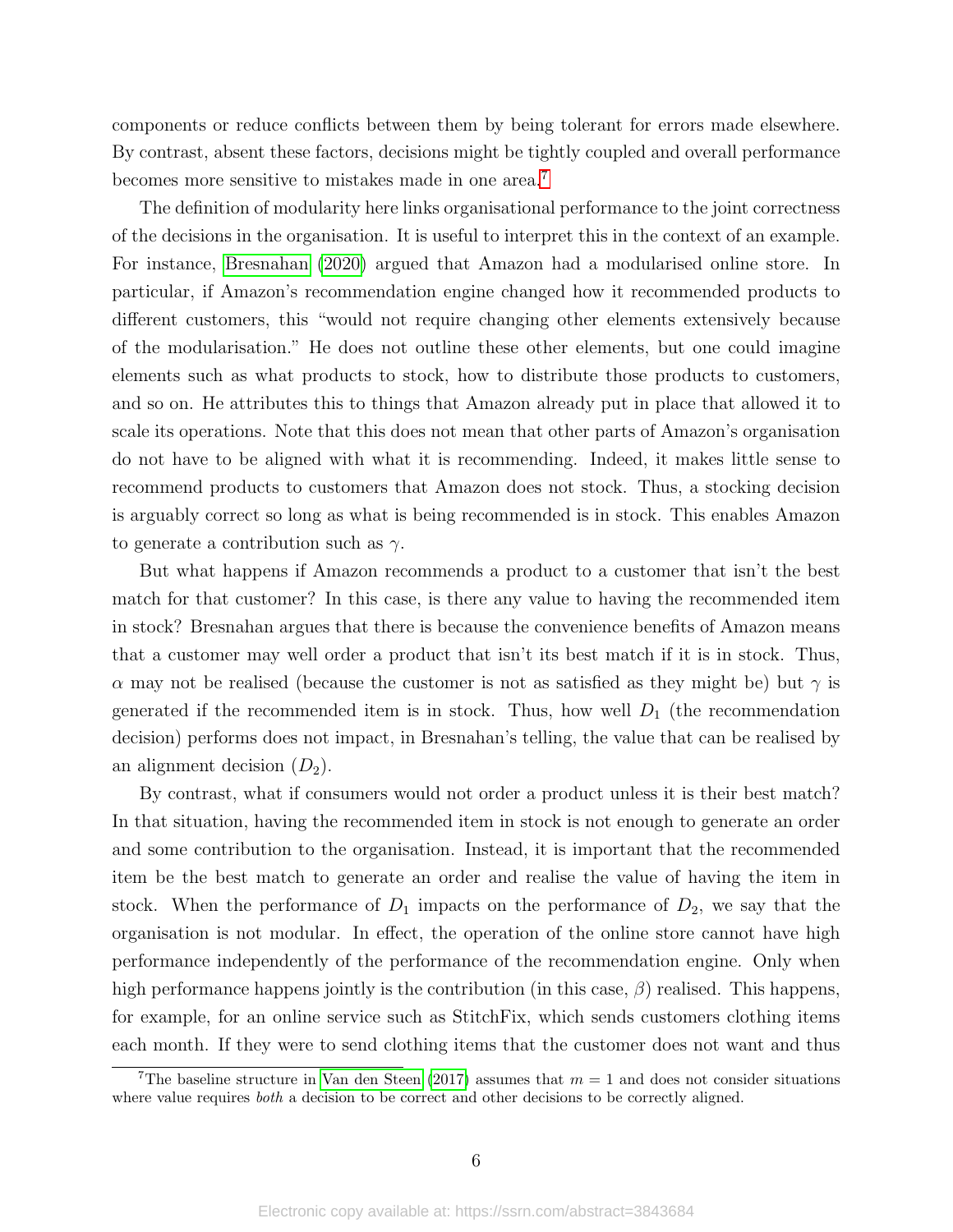returns, then the fact that those items were procured by StitchFix and shipped in the first place does not generate value. Perform well and the customer keeps the product without the inconvenience of shopping (generating value of  $\beta$  rather than  $\alpha + \gamma$  that would be earned in a store where the customer has to shop).

### 2.2 Information Structure

[Van den Steen](#page-18-7) [\(2017\)](#page-18-7), assumes that each of  $T_1$  and  $T_{12}$  are equally likely and drawn from an infinite set, with  $M_k \to \infty$  for all k. Thus, there is a zero probability that one agent could guess the "correct" action in the absence of knowledge of the relevant state. We retain that assumption here.<sup>[8](#page-6-0)</sup>

There are two agents in the model, each responsible for  $D_1$  and  $D_2$  respectively, with their main distinction being what they can observe rather than differing objectives (i.e., each shares the objective of maximising  $R$ ). We will assume that agent 1, who "owns" a decision,  $D_1$ , is the only agent who can potentially observe, in the absence of communication, the outcome  $T_1$ . Thus, agent 2 does not know 1's correct stand-alone decision. With respect to alignment, we assume that only agent 2 can know  $T_{12}$  and they possess this knowledge for any given  $a_1$ <sup>[9](#page-6-1)</sup> Agent 2, however, does not directly observe  $a_1$ . Thus, achieving alignment requires agent 2 to correctly infer or predict agent 1's choice so as to select the  $a_2$  that will align with that choice from  $T_{12}$ . Recall, that  $T_{12}$  is a bijection. Thus, there is an  $a_2$  that will generate a contribution if aligned with the correct  $a_1$ .

Finally, it is assumed that for  $D_1$  there is a focal action; that is, there is one action,  $a_S$ , that is included in  $T_1$  with probability  $\rho \geq \frac{1}{M_1}$  $\frac{1}{M_1-1}$ , while the other actions are in  $T_1$  with probability  $(1 - \rho) \frac{1}{M_1 - 1} \to 0$  as  $M_1 \to \infty$ . Thus, in the absence of information, agent 1 can always generate a contribution of at least  $m\rho\alpha$  by choosing the focal action,  $a_S$ . For example, if a retailer does not know who is shopping, they are likely to recommend their most popular product to everyone.

#### 2.3 Equilibrium with no prediction

AI adoption will involve a prediction of  $T_1$  and agent 1 following that prediction [\(Agrawal](#page-17-10) [et al.](#page-17-10) [\(2018b\)](#page-17-10)). To begin we consider the outcome without AI; i.e., the (Nash) equilibrium

<span id="page-6-0"></span><sup>&</sup>lt;sup>8</sup>If each  $M_k$  is finite, then this introduces the possibility of alignment by "chance." While that may meaningfully reflect a more simple environment, it is strategically uninteresting, and not accounting for this would not change the qualitative results below.

<span id="page-6-1"></span><sup>&</sup>lt;sup>9</sup>It is possible that agent 2 does not have this knowledge, which introduces a challenge in aligning. However, accounting for the possibility that 2 only knows  $T_{12}$  with some probability adds complexity without altering the qualitative results below.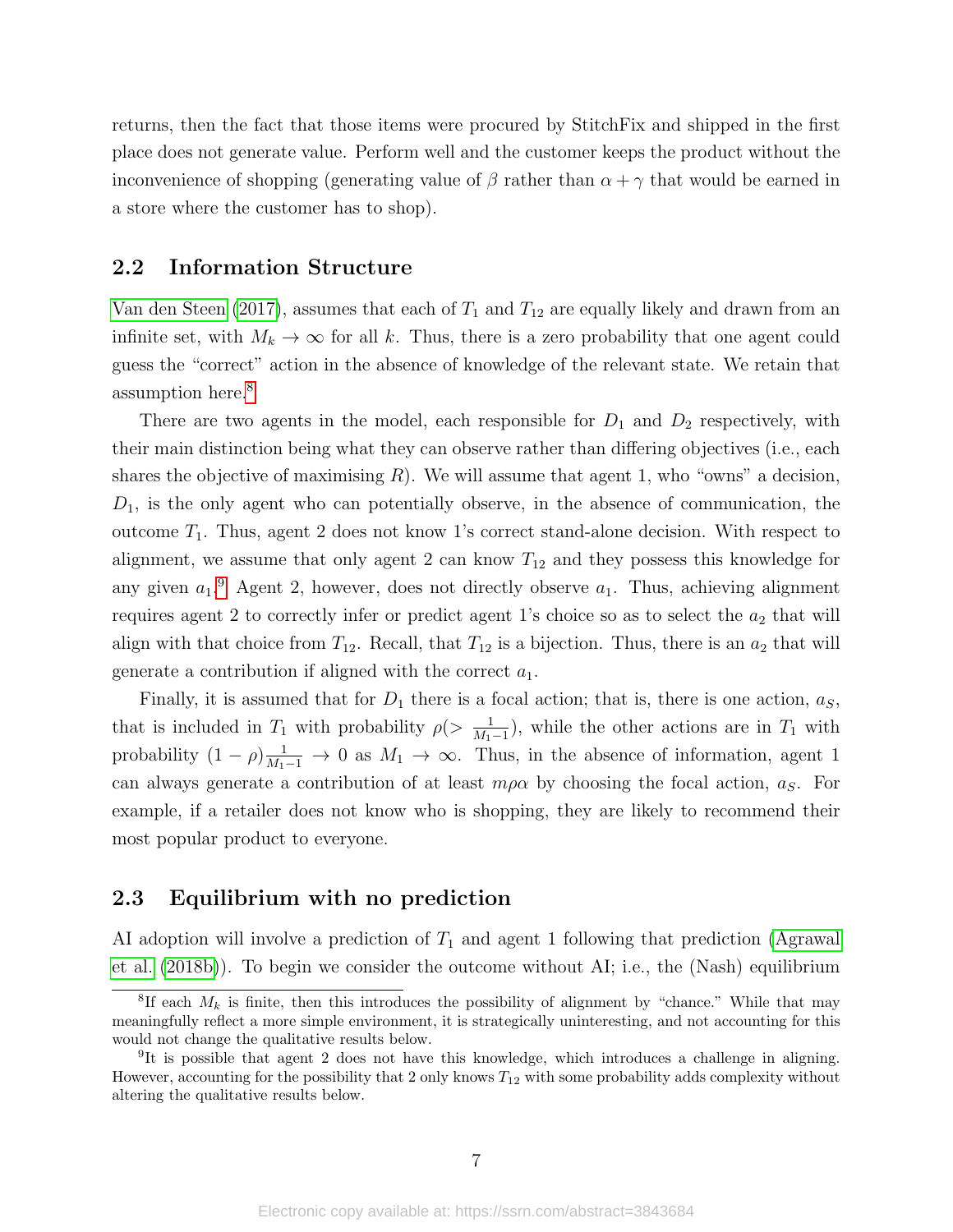outcome when agent 1 does not know  $T_1$ . In this case, the fact that  $D_1$  has a focal action,  $a_S$ , that is the correct stand-alone action more frequently than any other makes this a natural choice to focus on in considering equilibrium outcomes. We assume that both agents act to maximise  $R^{10}$  $R^{10}$  $R^{10}$ 

The following proposition characterises a Nash equilibrium outcome.

**Proposition 1** There exists a Nash equilibrium where  $a_1 = a_S$  always with equilibrium payoffs

<span id="page-7-1"></span>
$$
R = m(\rho \alpha + \gamma) + (1 - m)\rho \beta
$$

**Proof.** We begin by assuming that agent 1 will always choose  $a<sub>S</sub>$  in the absence of information regarding  $T_1$ . (We will establish below that they choose this in equilibrium). Thus,  $E[I_{a_1=T_1}] = \rho$ . Agent 2 will use this information, choosing their action to align with  $D_1$ . Specifically, as agent 2 knows  $T_{12}$ , then  $E[I_{\{a_1,a_2\}=T_{12}}]=1$ . Given this, the expected payoff is as stated in the proposition.

Can agent 1 improve this payoff by selecting another action,  $a_1 \neq a_S$ ? In this case, if agent 2 is expecting  $a_1 = a_S$ , they will not align with  $D_1$  and so  $E[I_{a_1=T_1}] = 0$ . Thus, R falls to  $m\rho\alpha$ . Thus, in this case, the conjectured equilibrium is an actual equilibrium.  $\blacksquare$ 

Proposition [1](#page-7-1) shows that, in the focal point equilibrium (where  $a_1 = a_S$  always), agent 2 is able to align with that action. Modularity  $(m)$  impacts on this payoff. Note that the equilibrium payoff without prediction is increasing in  $m$  if:

<span id="page-7-2"></span>
$$
\rho \alpha + \gamma > \rho \beta \implies \frac{\gamma}{\beta - \alpha} > \rho \tag{1}
$$

If  $\rho$  is low, this means that the loss from there being no ability of agent 1 to forecast the correct state of the world is high. In this situation, an organisation that is more modular generates a higher payoff as the challenges to realise synergies are correspondingly higher. This captures the trade-off noted earlier that modularity makes it easier to realise the value of decisions when coordinating their performance is challenging due to uncertainty.

The equilibrium in Proposition [1](#page-7-1) is not, however, the only equilibrium outcome. If agent 1 chooses, with certainty, any action, then agent 2 will optimally align to that action. Agent 1's expected stand-alone contribution will be lower. Thus, all other equilibrium outcomes result in a lower R. For that reason, we will focus on the "focal point" equilibrium outcome where agent 1 chooses the action most likely to be the correct action.

<span id="page-7-0"></span> $10$ An alternative outcome would be that they maximised the own contribution to R. We focus here instead on the team outcome to avoid introducing other incentive considerations.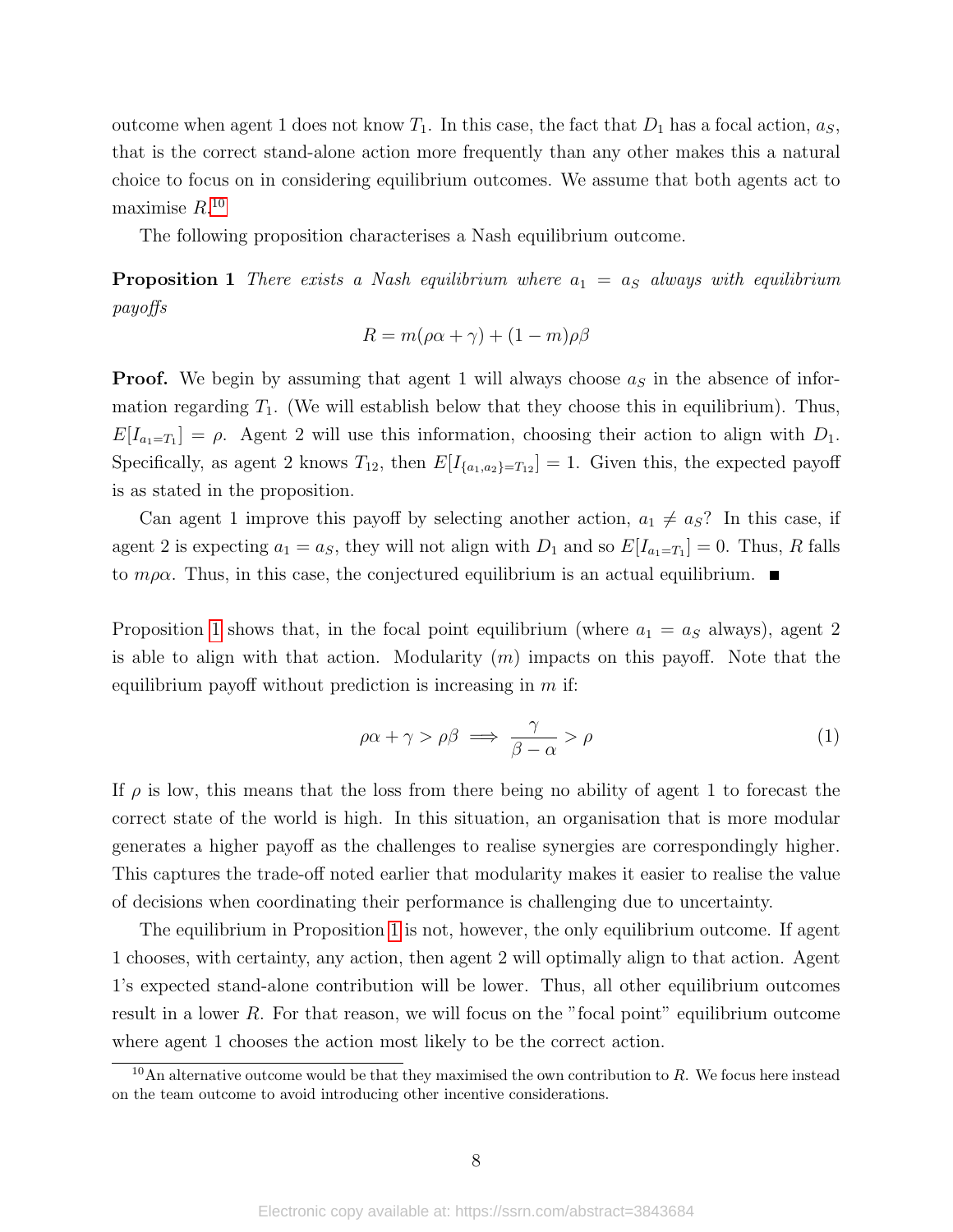It is important to emphasise here that having a focal action that is consistently chosen by agent 1 allows for alignment to occur without any explicit coordinating mechanism such as communication or centralised direction. This will be important because if agent 1 has a prediction for the correct action and chooses to act on that, this will disrupt the ability of agent 2 to align with that choice and will enhance the value of having an explicit coordinating mechanism.

### 3 The AI Adoption Decision

We now turn to consider how this equilibrium outcome changes whether the organisation should adopt AI so that agent 1 receives a signal or prediction of  $T_1$ . First, we examine how the choices and performance of the organisation change as a result of being able to receive that prediction. Answering this question is a precursor to examining whether the organisation will choose to adopt AI or not.

We assume that there exists a perfect prediction of  $T_1$ , i.e., a signal that reveals which action is the correct stand-alone action for  $D_1$ .<sup>[11](#page-8-0)</sup> In this case, should agent 1 choose the signaled action, the stand-alone contribution will be  $\alpha$ . Thus, compared with no information, a perfect prediction allows agent 1 to take advantage of new opportunities and choose actions other than  $a_S$ . This results in an increment  $(1 - \rho)\alpha$  relative to the no information case.

What happens to agent 2's alignment choices? In this model, it turns out that agent 2 will continue to align as if agent 1 was choosing  $a<sub>S</sub>$ .

<span id="page-8-1"></span>**Lemma 1** Agent 2 will maximise their alignment contribution by aligning to  $a_1 = a_S$  regardless of agent 1's actual choice.

**Proof.** Suppose that the probability that agent 1 chooses  $a<sub>S</sub>$  is p. Suppose that agent 2 chooses to align to  $a_1 = a_S$  and that agent 1 chooses  $a_1 = a_S$ . As agent 2 knows  $T_{12}$ , then they will choose the appropriate correctly aligned action and earn at least  $m\gamma$ .

Suppose now that agent 2 chooses to align to  $a_1 = a_S$  and that agent 1 chooses  $a_1 \neq a_S$ . Because agent 2 was expecting agent 1 to choose  $a<sub>S</sub>$ , their realised contribution then falls to 0, as they would have matched incorrectly.

Putting these together, for agent 2, if they behave as if 1 has chosen  $a<sub>S</sub>$ , their expected alignment contribution is  $pm\gamma$ . The alternative is for agent 2 to choose instead their standalone correct action, which gives them an expected alignment contribution of 0. Thus, agent

<span id="page-8-0"></span> $11$ It would be possible to assume that the prediction is perfect with only some probability but, like our earlier simplifying assumptions, relaxing this would add complications without additional qualitative insight.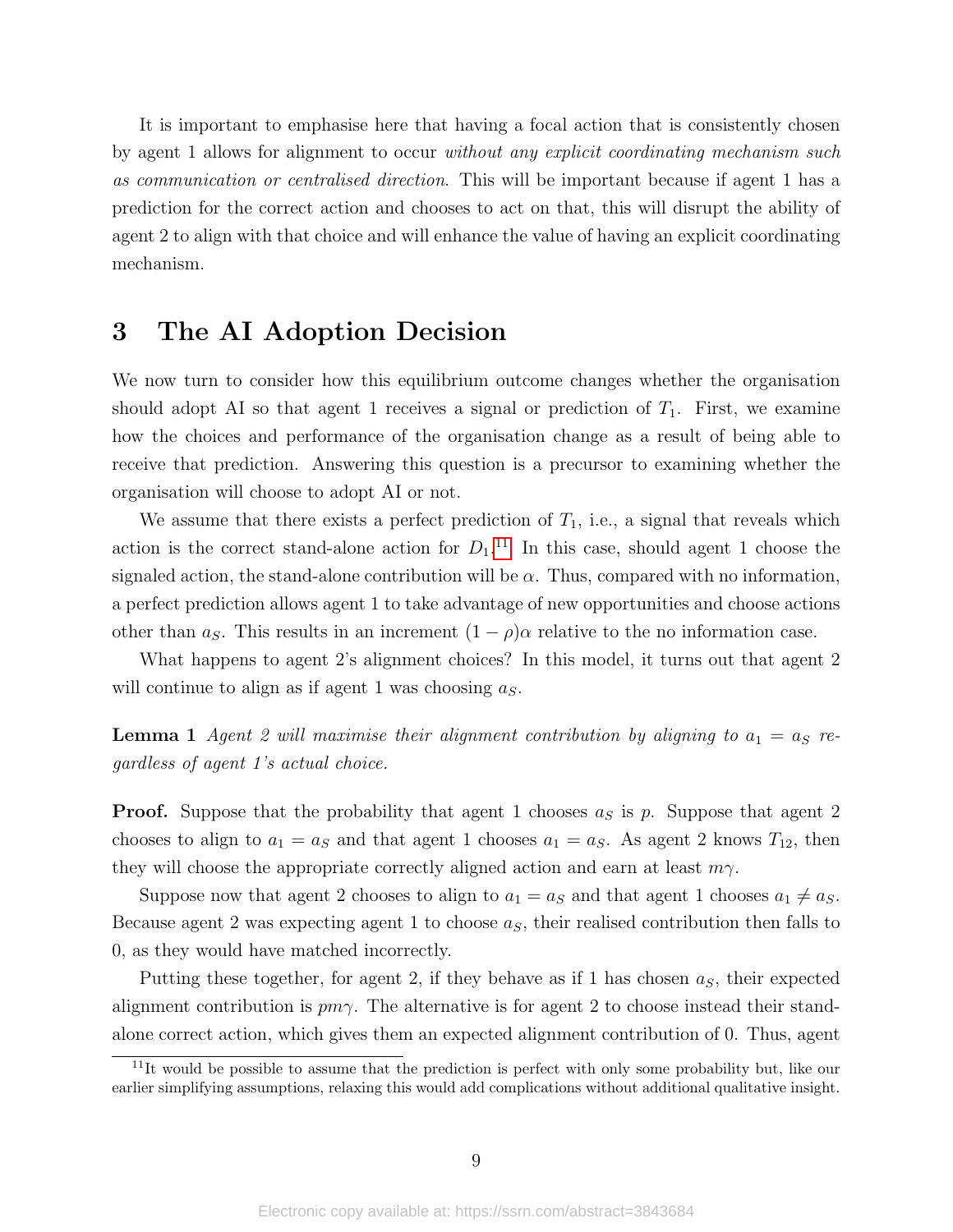2 finds it optimal to align as if 1 is always choosing  $a_S$ .

Lemma [1](#page-8-1) demonstrates that if agent 2 chooses to maximise their alignment contribution, they will do so by continuing to align to  $a_1 = a_S$ , even if agent 1's choice may vary.<sup>[12](#page-9-0)</sup>

Under perfect prediction, 1's stand-alone choice is correct if they follow the prediction. If this is done, given agent 2's inability to coordinate on that choice, what is the expected outcome?

<span id="page-9-1"></span>**Proposition 2** The total payoff if agent 1 follows the prediction is:

$$
R = m(\alpha + \rho \gamma) + (1 - m)\rho\beta
$$

**Proof.** As agent 1 follows the prediction,  $E[I_{a_1=T_1}] = 1$ . Agent 2 does not know 1's action. It will, however, maximise its probability of alignment (by Lemma [1\)](#page-8-1) by aligning with  $a_1 = a_S$ . Thus, as agent 2 knows  $T_{12}$ , then  $E[I_{\{a_1, a_2\} = T_{12}}] = \rho$ . Given this, the expected payoff is as stated in the proposition.  $\blacksquare$ 

If agent 1 follows the prediction, this means that their action will vary with the external state. Proposition [2](#page-9-1) shows that this makes agent 2's ability to align with that decision more difficult. This happens both for achieving the alignment contribution in a modular organisation but also for achieving the synergistic contribution, each of which are only realised with probability  $\rho$ .

To complete our analysis of the equilibrium with prediction, we need to examine whether agent 1 will choose to follow the prediction or not. If agent 1 does follow the prediction, then the organisation will adopt AI. Otherwise it will not.

<span id="page-9-2"></span>**Proposition 3** In equilibrium, agent 1 will follow the AI prediction rather than set  $a_1 = a_S$ if  $\alpha > \gamma$ .

The proof follows from comparing the various expected returns in Propositions [1](#page-7-1) and [2.](#page-9-1) The benefit of AI adoption is that the stand-alone performance of agent 1 is increased by  $m(1-\rho)\alpha$ . However, the variability this implies for agent 1's action makes it more difficult for agent 2 to align correctly. Thus, their alignment contribution falls by  $m(1 - \rho)\gamma$ .

This implies that, even in a modular organisation as defined here (with  $m = 1$ ), AI adoption creates alignment challenges. This result arises because the R depends on  $mI_{\{a_1,a_2\}=T_{12}}\gamma$ 

<span id="page-9-0"></span> $12$ In the appendix, we demonstrate that the qualitative results do not change if agent 2 also has a direct contribution.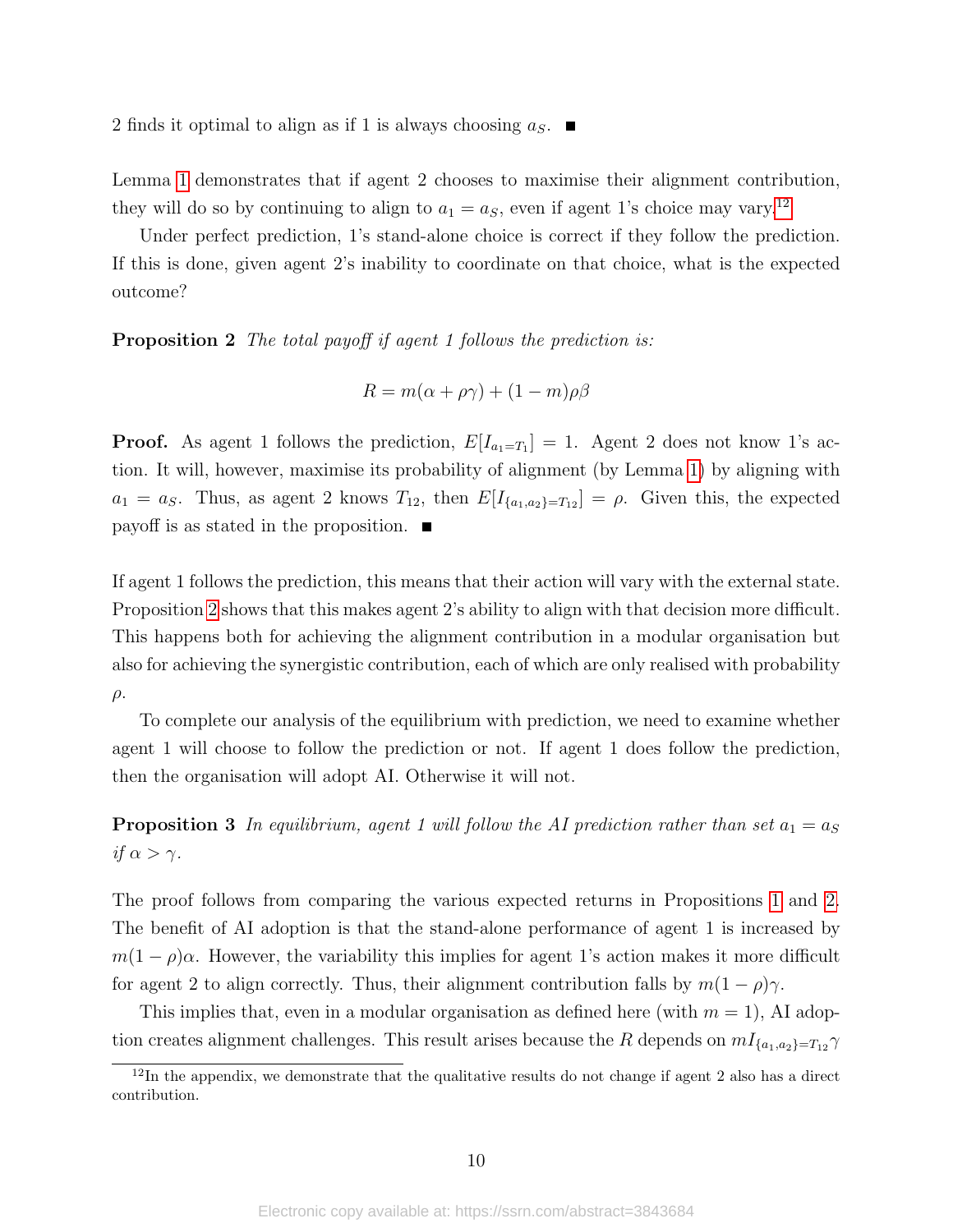rather than just  $m\gamma$ . The rationale for that specification is that, even in a modular organisation, there is value to decisions in one part of the organisation aligning with others. Thus, even in the example of Amazon, if a new recommendation engine suggests products that are out of stock or more expensive to handle, those will require some coordination. If, instead, alignment is based on whether the "focal" action such as recommending the most popular product,  $a_S$ , is taken, then with probability  $1 - \rho$  it will be harder (in this case, impossible) to realise  $\gamma$ .

It may be that, in the case of Amazon, the recommendation engine is doing a better job in matching to customers the products that Amazon already has in stock and possesses the ability to distribute as easily as any other. In this case, one might argue that  $\gamma$  is low or that R depends on  $m\gamma$  rather than  $mI_{\{a_1,a_2\}=T_{12}}\gamma$ . Either of these specifications would mean that AI adoption would be more likely to occur. The point here is that the need for coordination is a constraint on AI adoption when such adoption leads to greater variability in one decision, which in turn makes it more difficult to align some other decisions in the organisation. Note, however, that the payoff generated if AI is adopted is increasing in  $\gamma$ . Thus, while a higher  $\gamma$  is a constraint on AI adoption, it is not something that an organisation that adopted AI would choose to reduce.

However, in terms of the synergistic contribution, which is more directly tied to the general understanding of modularity, Proposition [3](#page-9-2) shows that AI adoption does not impact on the likelihood of that contribution at all. Instead, the increase in the quality of agent 1's decision raises that contribution, but it is offset by the fact that whenever agent 1 chooses something other than  $a_S$ , 2 cannot correctly align with it. Thus, there is no improvement in synergies. In other words, this type of modularity is not a constraint on the adoption of AI.

The question then becomes: if an organisation adopts AI, will it want to restructure itself for a higher m, as [Bresnahan](#page-17-5) [\(2020\)](#page-17-5) contends? Under AI adoption, it is preferable to have a more modular organisation if:

<span id="page-10-0"></span>
$$
\alpha + \rho \gamma > \rho \beta \implies \frac{\alpha}{\beta - \gamma} > \rho \tag{2}
$$

Note that, when  $\alpha > \gamma$ , the LHS of [\(2\)](#page-10-0) is greater than the LHS of [\(1\)](#page-7-2) as  $\beta > \alpha + \gamma$ . Thus, when AI adoption is an equilibrium outcome, the returns to having a more modular organisation are *higher* than when there is no prediction. Nonetheless, if  $\beta$  or  $\rho$  are sufficiently high, then you want to reduce modularity even if you adopt AI.

These choices for modularity are depicted in Figure [2.](#page-11-0) In the lower left, where alignment payoff  $\gamma$  is low and the likelihood that the focal state is correct is low, then it is optimal to have a modular organization with AI, as in Amazon's recommendation engine. The upper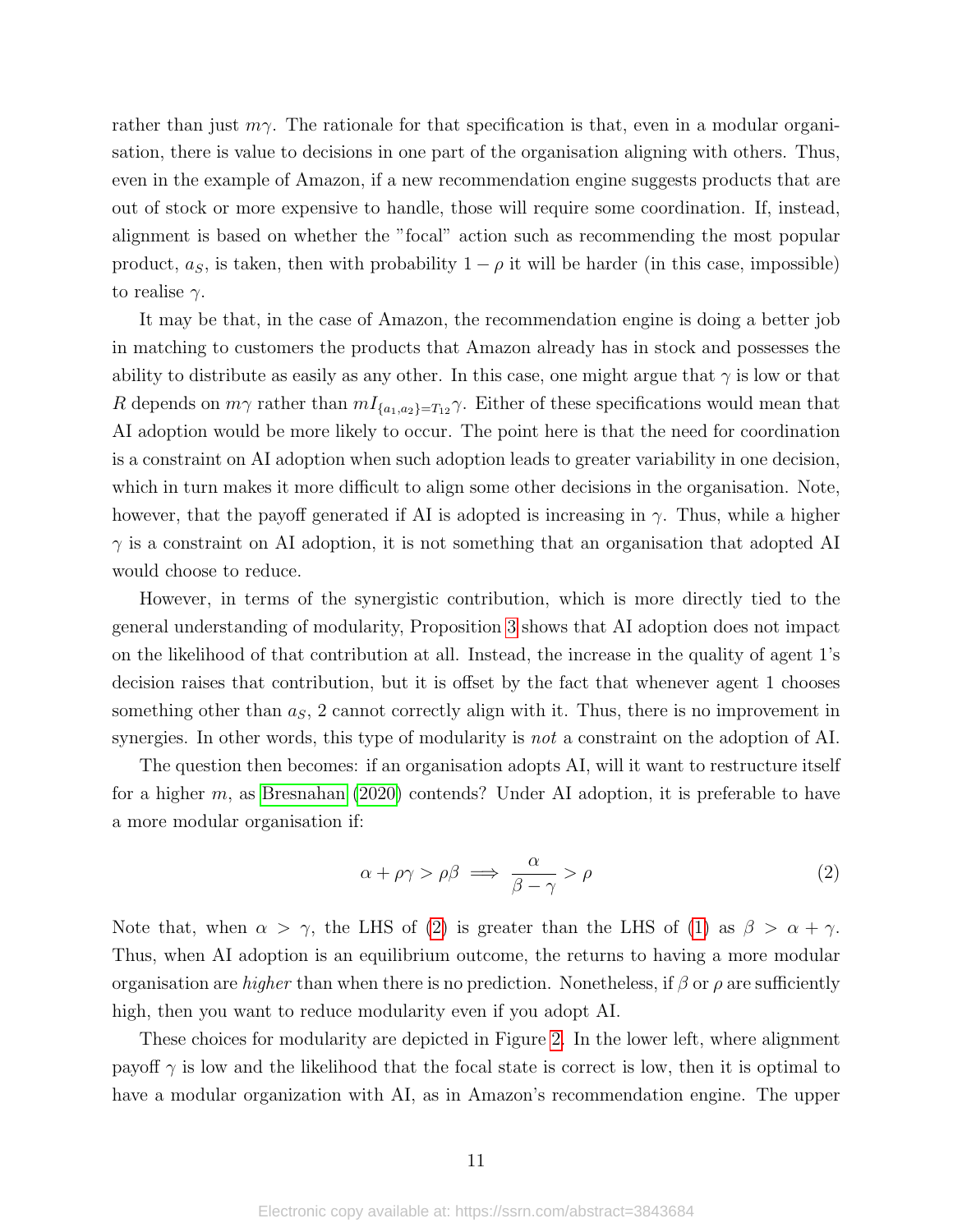<span id="page-11-0"></span>Figure 2: AI Adoption and Modularity Choice



left, where alignment payoff is high and the likelihood that the focal state is correct is low, is similar to traditional retail, where recommendations and inventory choices are largely separate, AI doesn't provide decision support, and modularity is high. On the right, the focal state is likely to be correct. Both agent 1 and agent 2 benefit from choosing the focal state, getting both the alignment payoff and the stand-alone payoff, regardless of whether AI is adopted. Given that they both choose the focal state, they will choose a non-modular organization so that they capture  $\beta > \alpha + \gamma$ . AI provides no additional value because agent 1 will always choose the focal state. This business model is similar to the Book of the Month Club, which launched in 1926 and sent the same book to every subscriber. Since the most desired item was consistent across customers, it was possible to integrate the recommendation and shipping decisions with little risk of a mistake.

Generally, AI is only useful for improving outcomes in the bottom left quadrant, where the organisation will also choose to be modular. Modularity is best when the likelihood of the focal state is relatively low. If the focal action is relatively unlikely to be the correct action, then the AI will have an impact on the ex post decision more often. This is consistent with the intuition in [Bresnahan](#page-17-5) [\(2020\)](#page-17-5), AI is useful in modular organisations. In non-modular organizations, it offers no benefit and will not be adopted if it has a cost.

## 4 System Change

An interesting implication of the result that organisations that are more modular or become more modular will adopt AI is that the AI adoption choice itself impacts on a particular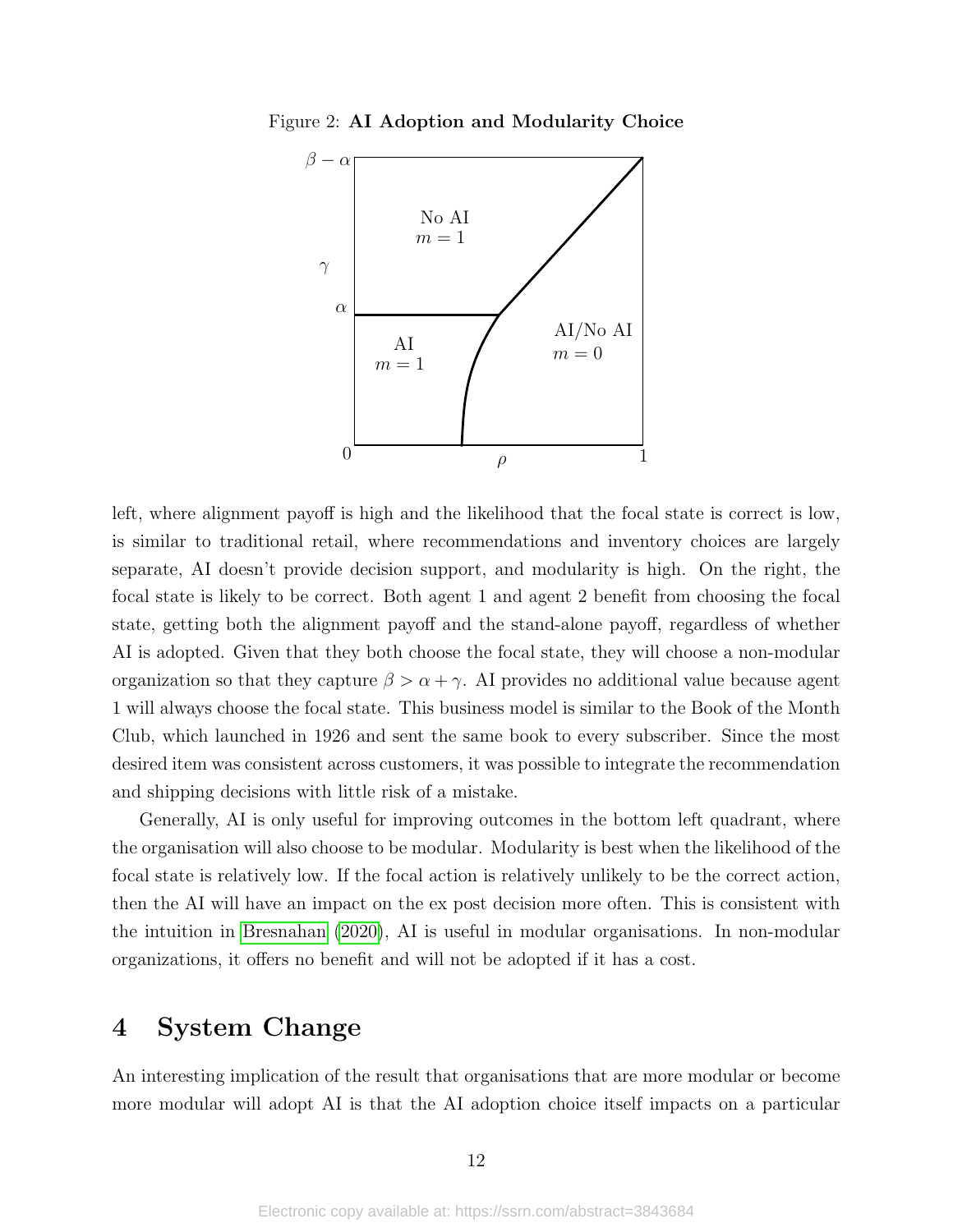decision. Thus, to the extent that AI adoption is a substitution of machine for human prediction, it is at the individual task-level. Indeed, to the extent it involves system-wide change, that change is to make the organisation operate less like a system with more weight given to operation within modules.

It is well-known that the difficulties in managing coordination across decision-makers in an organisation can be mitigated through communication (e.g., [Becker and Murphy](#page-17-11) [\(1992\)](#page-17-11), [Dessein and Santos](#page-18-11) [\(2006\)](#page-18-11)). Adoption of superior communication systems is, of course, costly. Nonetheless, the returns to adopting such systems increase as coordination becomes more difficult in their absence. The question we turn to now is whether the adoption of AI will trigger more systemic change in an organisation and drive investment in superior communication across decision-makers. If so, then arguably adopting AI will likely require architectural innovation that builds a new organisational structure from the ground up. This process takes time and is one of the reasons why adoption of general purpose technologies can be slow [\(David](#page-18-12) [\(1990\)](#page-18-12)).

We focus on communication as the primary means by which system change is observed. Rather than decision-makers trying to align without a coordination mechanism, we now assume that, with a cost per message of  $c > 0$ , communication is possible – in particular, agent 1's prediction or their choice of action can be communicated to other decision-makers. The very fact that the prediction is generated by AI makes such communication feasible in a way that prediction undertaken by human decision-makers is not.

Suppose, therefore, that agent 1's prediction (or intended action) can be costlessly communicated to agent 2. We will assume that such communication is perfect and so the message is both received and clear.<sup>[13](#page-12-0)</sup>

Note that such communication is of no value if there is no prediction. In this situation, as was shown earlier, agent 1 always chooses  $a<sub>S</sub>$  and agent 2 acts as if this the case so there is no value to communicate. Indeed, having agent 1 (predictably) always choose the same action could be seen as obviating the need for communication. Thus, an organisation not adopting AI will not communicate and will not incur the cost, c.

By contrast, if agent 1 is following the AI prediction, there is such a value. To see this, suppose that agent 1 chooses to communicate an action if they know that  $T_1 \neq a_S$ . This happens with probability,  $1 - \rho$ . Given this, it is reasonable to assume that agent 2 believes that  $a^S$  will be chosen unless they receive a message to the contrary. With communication, agent 2 can coordinate on agent 1's chosen action. Thus, with communication, the expected

<span id="page-12-0"></span><sup>&</sup>lt;sup>13</sup>Once again the model could incorporate imperfections in communication with the cost of additional notation but without any substantive qualitative insights.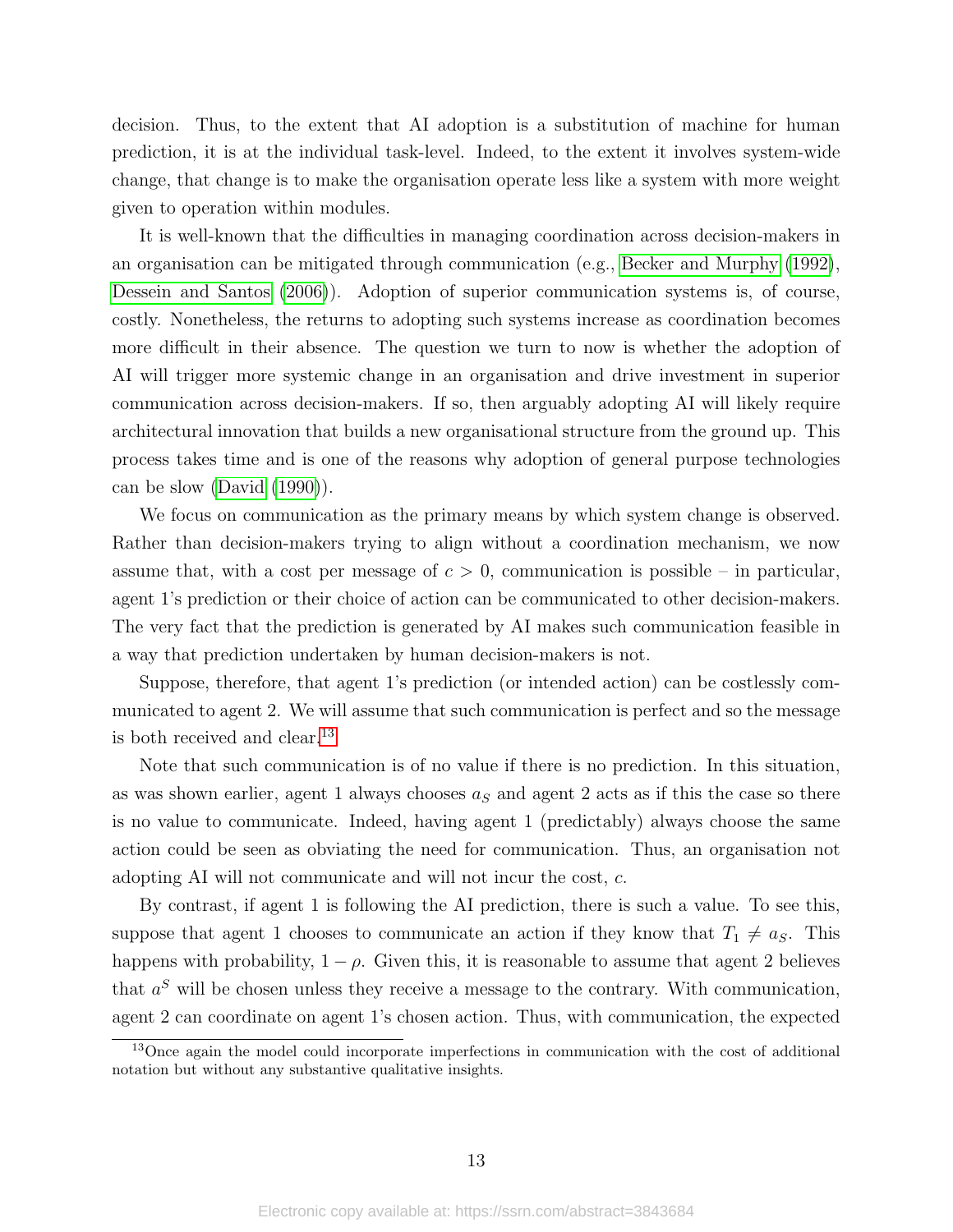payoff should AI be adopted is:

<span id="page-13-0"></span>
$$
R = m(\alpha + \gamma) + (1 - m)\beta - (1 - \rho)c
$$

Note that when  $T_1 = a_S$ , agent 1 need not send a message to agent 2. Thus, c is only incurred with probability  $1 - \rho$ .

Given this, we can prove the following:

**Proposition 4** If  $m \min\{\alpha, \gamma\} + (1 - m)\beta \geq c$ , agent 1 will always choose to follow the AI prediction with communication. When AI with communication is adopted, the expected payoff is always higher as m falls.

The proof is straightforward and thus omitted. Note that AI adoption can occur even if  $\alpha < \gamma$  for c is sufficiently small. Proposition [4](#page-13-0) shows that when system change is possible, this alleviates the constraints on adopting AI.

In terms of the choice of modularity, when AI with communication is adopted, it is optimal for the organisation to be non-modular; i.e., set  $m = 0$ . Thus, the expected returns from the adoption of AI are  $\beta-(1-\rho)c$ . From this perspective, if coordination is possible, AI adoption offers the ability to earn greater synergistic returns than is possible in its absence. This analysis demonstrates that AI adoption will be complemented by system-wide change in the form of an increase in communication.

In retail, StitchFix provides an example of such a non-modular organisation that integrates AI recommendations with inventory and shipping decisions. The AI can change the decision from the focal action often, but communication means that the full coordination benefit is realised.

### 5 Conclusions

This paper provides a model of AI adoption with potential system level effects. Starting with the understanding that the current excitement around AI is driven by prediction technology, we examine the decision to adopt AI in an organisation with two decisions. When the decisions are coordinated, there is an extra benefit. AI allows more precise decisions, but it makes it more difficult for the two decisions to coordinate. In this case, AI will only be adopted when the benefit of getting the first decision correct outweighs the benefit of coordination. When organisations are modular, the benefit of coordination is relatively small. When better prediction can override the default decision more often, modularity is particularly beneficial.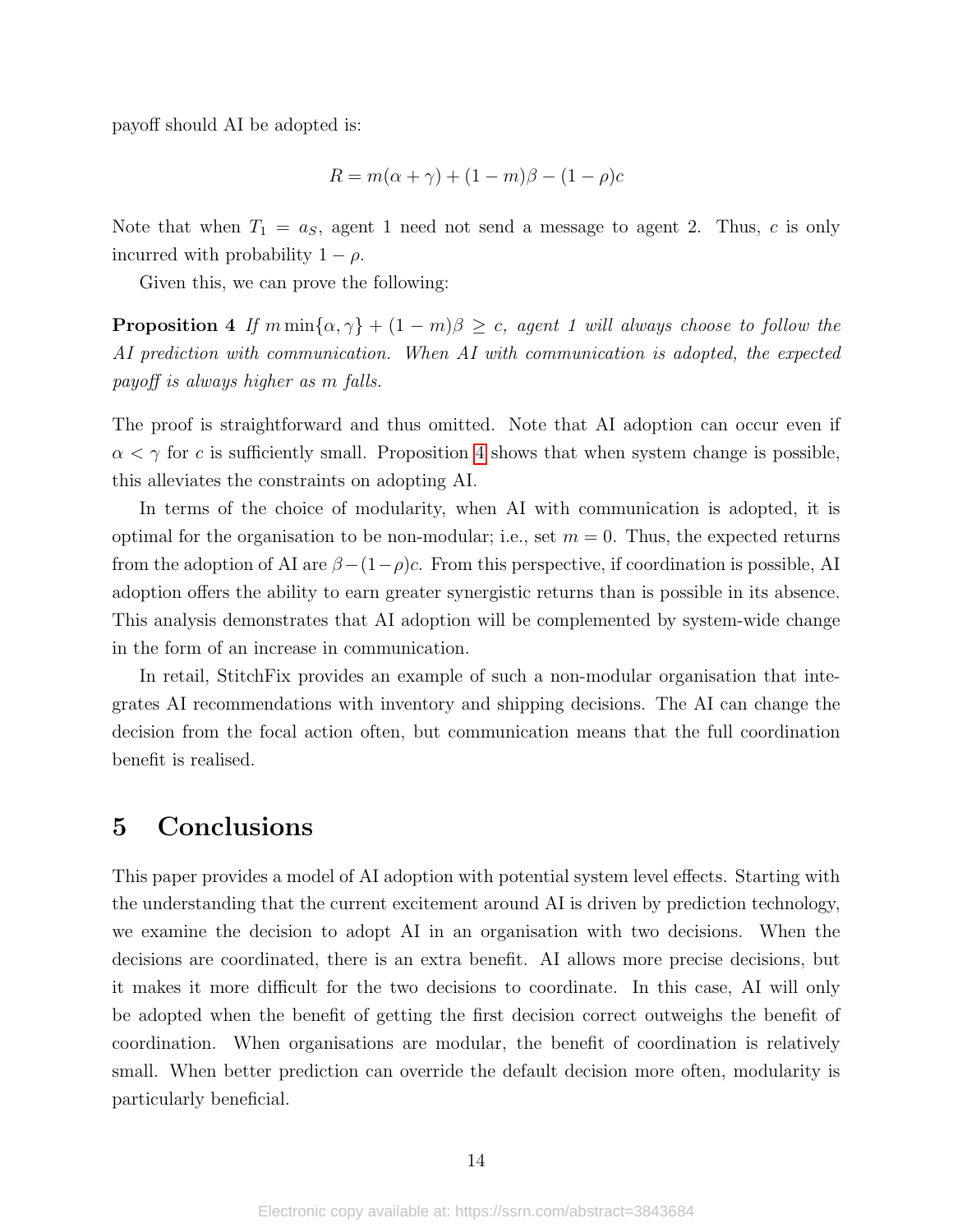If, however, the organisation can change the way it operates, by enabling communication between the decision-makers, then AI adoption can have an even larger impact on outcomes in non-modular organisations. In other words, non-modular organisations benefit when the organisation changes. Put in the context of the information technology adoption literature, AI adoption has the biggest benefit in non-modular organisations, but only when there is system-wide change in the way the organisation operates.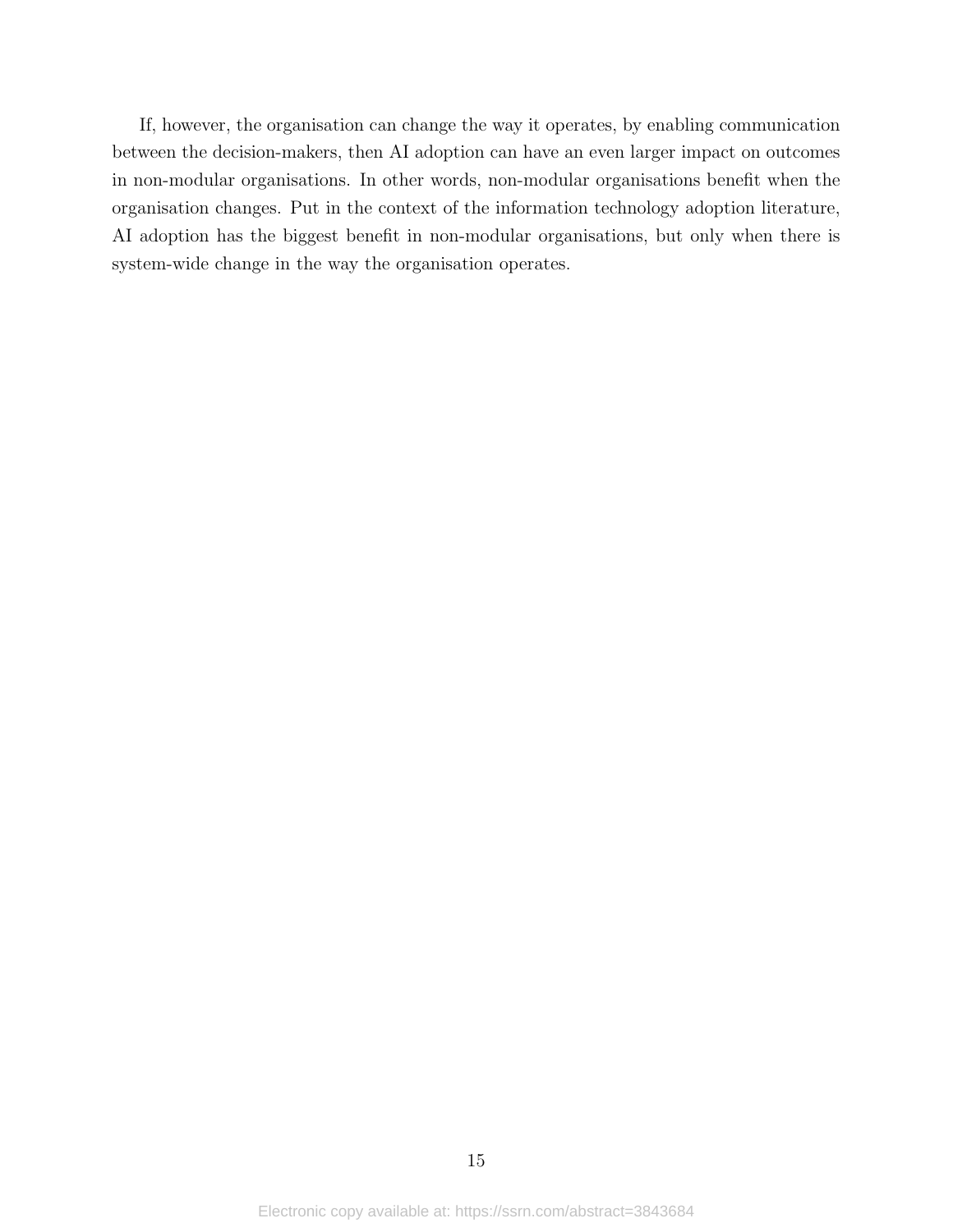### 6 Appendix: Modularity by Act

In our baseline model,  $D_2$  creates value by aligning with  $D_1$ . Here we present a model, closer to the spirit of [Van den Steen](#page-18-7)  $(2017)$ , where  $D_2$  involves a choice between pursuing a separate value contribution or aligning with  $D_1$ . Thus, we suppose that both  $D_1$  and  $D_2$  can create stand-alone contributions of  $\alpha_1$  and  $\alpha_2$ , respectively, As before, creating  $\alpha_1$  requires that  $D_1$  is "correct" in that  $a_1 \in T_1$ . We now assume that  $\alpha_2$  can be similarly generated if  $a_2 \in T_2$ .  $T_2$  and  $T_{12}$  are observed by agent 2 and, in contrast to  $T_1$ , agent 2 knows  $T_2$  with certainty. The tension for agent 2 arises because  $Pr[a_2 \in T_{12}|a_2 \in T_2] = 0$ . Thus, agent 2 can choose to align with  $D_1$  or alternatively generate  $\alpha_2$ .

When there is no prediction of  $T_1$ , we have seen that agent 1 always chooses  $a_S$ . Thus, if agent 2 chooses to align with  $a_s$ ,  $m\gamma + (1 - m)\rho\beta$  is generated, while if they do not do so,  $\alpha_2$  is generated. This means that the expected payoff becomes:

$$
R = m\rho\alpha_1 + \max\{m\gamma + (1 - m)\rho\beta, \alpha_2\}
$$

By contrast, if there is a perfect prediction of  $T_1$ , agent 1, if they follow the prediction, always generates a contribution of  $\alpha_1$  while, agent 2, if they choose to align with  $D_1$ , aligns to as, creating a contribution of  $m\rho\gamma + (1 - m)\rho\beta$ . Thus, the expected payoff if agent 1 follows the prediction is:

$$
R = m\alpha_1 + \max\{m\rho\gamma + (1 - m)\rho\beta, \alpha_2\}
$$

The difficulty in achieving alignment causes agent 2 to be less likely to choose to align with  $D_1$ .

Given this, note that agent 1 will choose to follow the AI prediction if:

$$
\alpha_1 \ge \frac{\max\{m\gamma + (1-m)\rho\beta, \alpha_2\} - \max\{m\rho\gamma + (1-m)\rho\beta, \alpha_2\}}{m}
$$

Thus, the extent to which agent 2 chooses to align with  $D_1$  in the absence of prediction creates a cost to following the AI (that is, whenever,  $m\gamma + (1-m)\rho\beta > \alpha_2$ ). Note, however, that, as before, adopting AI creates a higher return to increasing  $m$ .

While a choice of m is a choice of modularity by design, agent  $2$ 's choice of whether to align or not is modularity by act. In other words, the adjustment to the model now creates an outcome where the agents in the organisation can choose to shield themselves from uncertainty created elsewhere (in this case, the uncertainty that arises for agent 2 when agent 1 chooses a more variable action that 2 cannot observe). If  $\alpha_2$  is low, this choice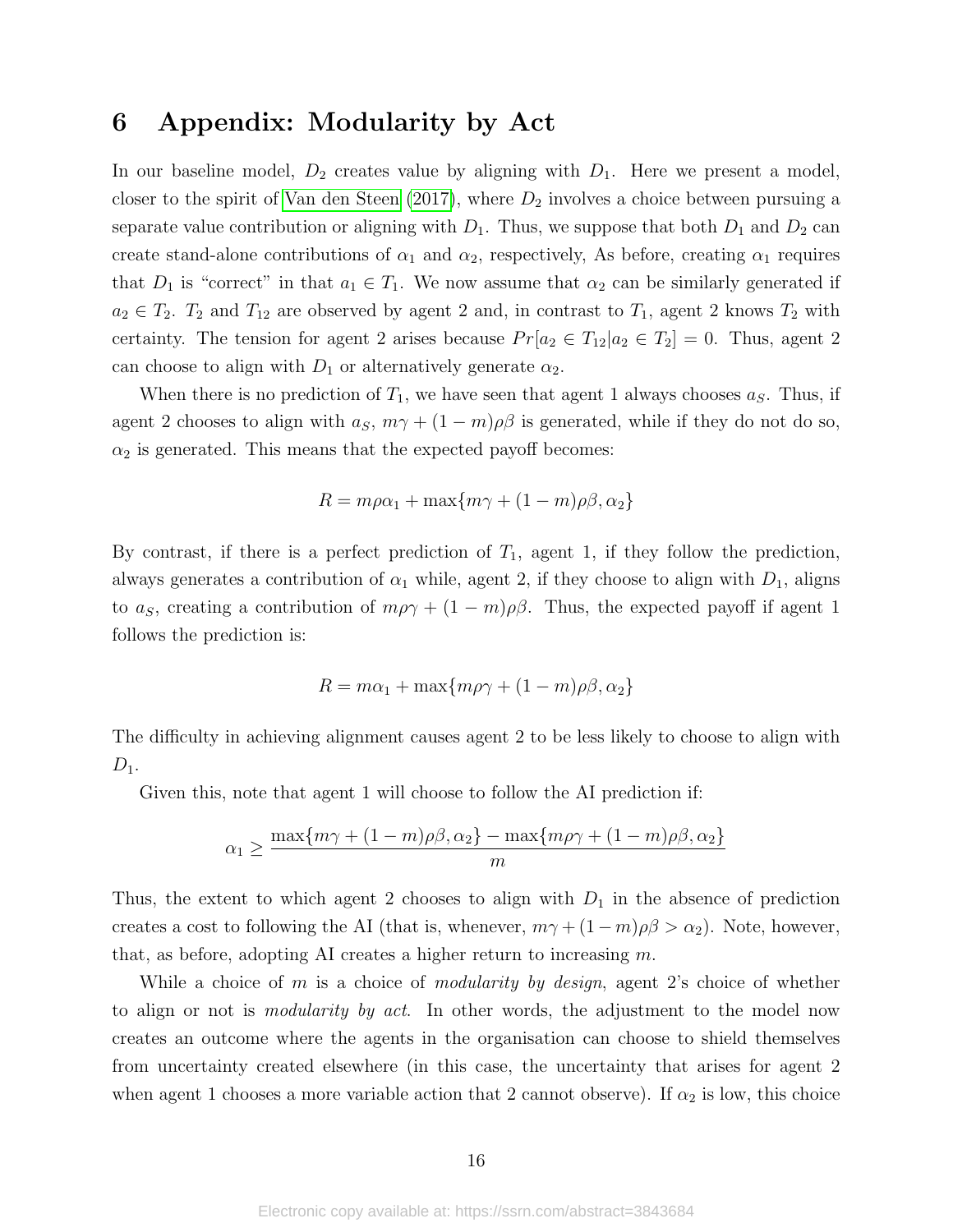does not bind, and the adjusted model is the same as our main model. But as  $\alpha_2$  becomes larger – reflecting the ability of other parts of the organisation to insulate themselves from variation arising from  $D_1$  – then the models have different outcomes. In particular, if  $\alpha_2$  is very high, the organisation is modular by act, and so it makes sense to also be modular in design (with  $m = 1$ ), since this enhances the realised stand-alone contribution from  $D_1$ .

Finally, suppose that a communication infrastructure can be adopted so that agent 2 is communicated  $T_1$  at a cost of c per message. In this case, agent 2 will choose to align with D<sub>1</sub> if  $m\gamma + (1 - m)\beta - \rho c \ge \alpha_2$ . So long as c is not too high, this represents agent 2's strongest incentive to align with  $D_1$ . Moreover, this incentive is higher as m becomes lower. In this case, the expected payoff is:

$$
R = m\alpha_1 + \max\{m\gamma + (1 - m)\beta - \rho c, \alpha_2\}
$$

When  $c$  is low, there is always an incentive to adopt AI and if this is done, it is optimal to set  $m = 0$  as long as  $\alpha_2 < \beta - \rho c$ .

Thus, the inclusion of modularity by act only reinforces our conclusions regarding the interaction between modularity and the adoption of AI.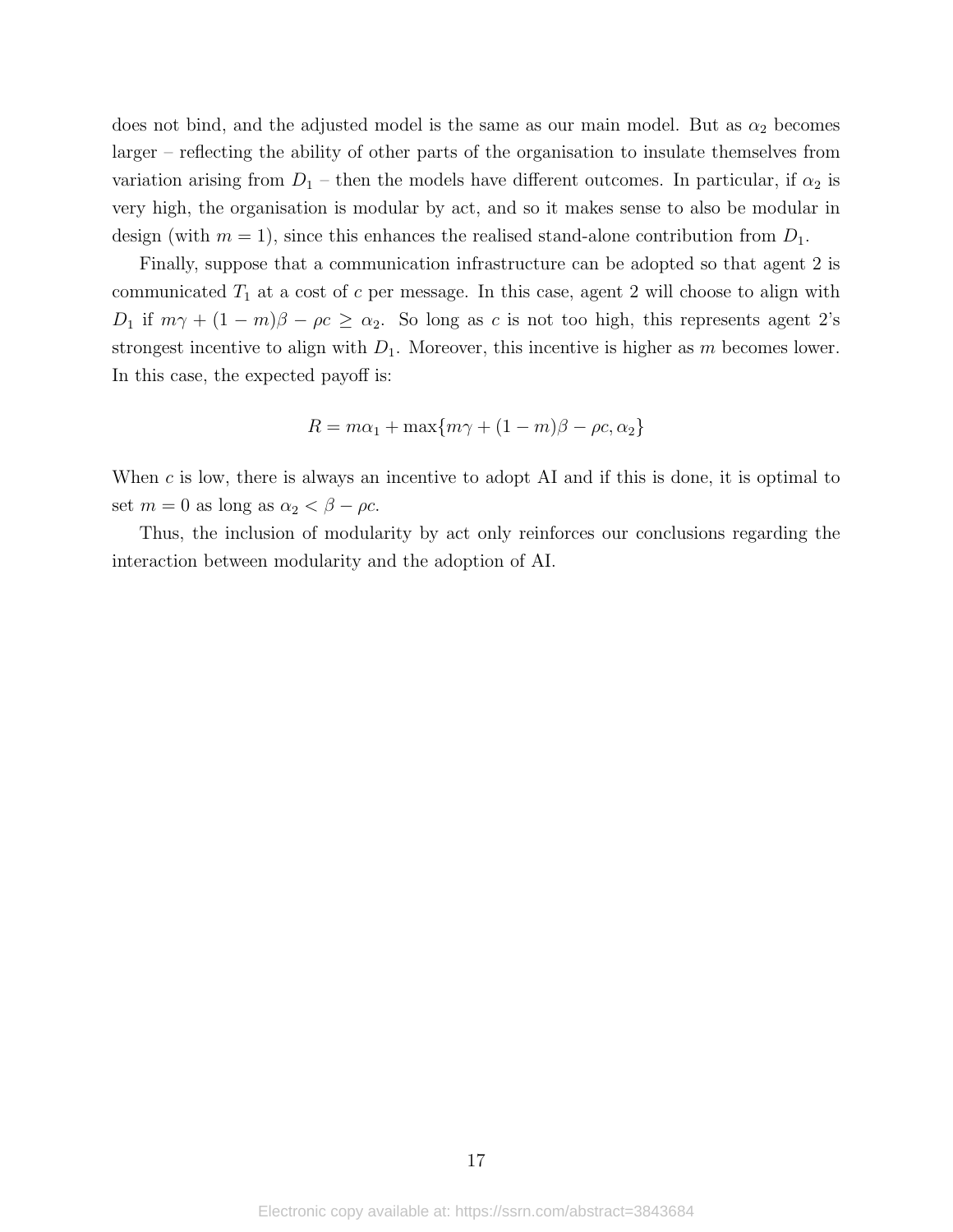## References

- <span id="page-17-2"></span>Acemoglu, D. and Restrepo, P. (2018). The race between man and machine: Implications of technology for growth, factor shares, and employment. American Economic Review, 108(6):1488–1542.
- <span id="page-17-0"></span>Agrawal, A., Gans, J., and Goldfarb, A. (2018a). Prediction Machines: The Simple Economics of Artificial Intelligence. Harvard Business Press.
- <span id="page-17-10"></span>Agrawal, A., Gans, J. S., and Goldfarb, A. (2018b). Prediction, judgment and complexity: A theory of decision making and artificial intelligence. The Economics of Artificial Intelligence: An Agenda.
- <span id="page-17-8"></span>Aral, S., Brynjolfsson, E., and Wu, L. (2012). Three-way complementarities: Performance pay, human resource analytics, and information technology. Management Science, 58(2):913–931.
- <span id="page-17-9"></span>Baldwin, C. Y. and Clark, K. B. (2000). *Design rules: The power of modularity*, volume 1. MIT press.
- <span id="page-17-11"></span>Becker, G. S. and Murphy, K. M. (1992). The division of labor, coordination costs, and knowledge. The Quarterly Journal of Economics, 107(4):1137–1160.
- <span id="page-17-5"></span>Bresnahan, T. (2020). Artificial intelligence technologies and aggregate growth prospects.
- <span id="page-17-7"></span>Bresnahan, T., Brynjolfsson, E., and Hitt, L. M. (2002). Information technology, workplace organization, and the demand for skilled labor: Firm-level evidence. The Quarterly Journal of Economics, 117(1):339–376.
- <span id="page-17-6"></span>Bresnahan, T. and Greenstein, S. (1996). Technical progress and co-invention in computing and in the uses of computers. Brookings Papers on Economic Activity: Microeconomics, pages 1–77.
- <span id="page-17-1"></span>Brynjolfsson, E. and McAfee, A. (2017). The business of artificial intelligence. *Harvard* Business Reviwew.
- <span id="page-17-3"></span>Brynjolfsson, E. and Mitchell, T. (2017). What can machine learning do? workforce implications. Science, 358(6370):1530–1534.
- <span id="page-17-4"></span>Brynjolfsson, E., Rock, D., and Mitchell, T. (2018). What can machines learn, and what does it mean for occupations and the economy? AEA Papers Proceedings, 108:43–47.